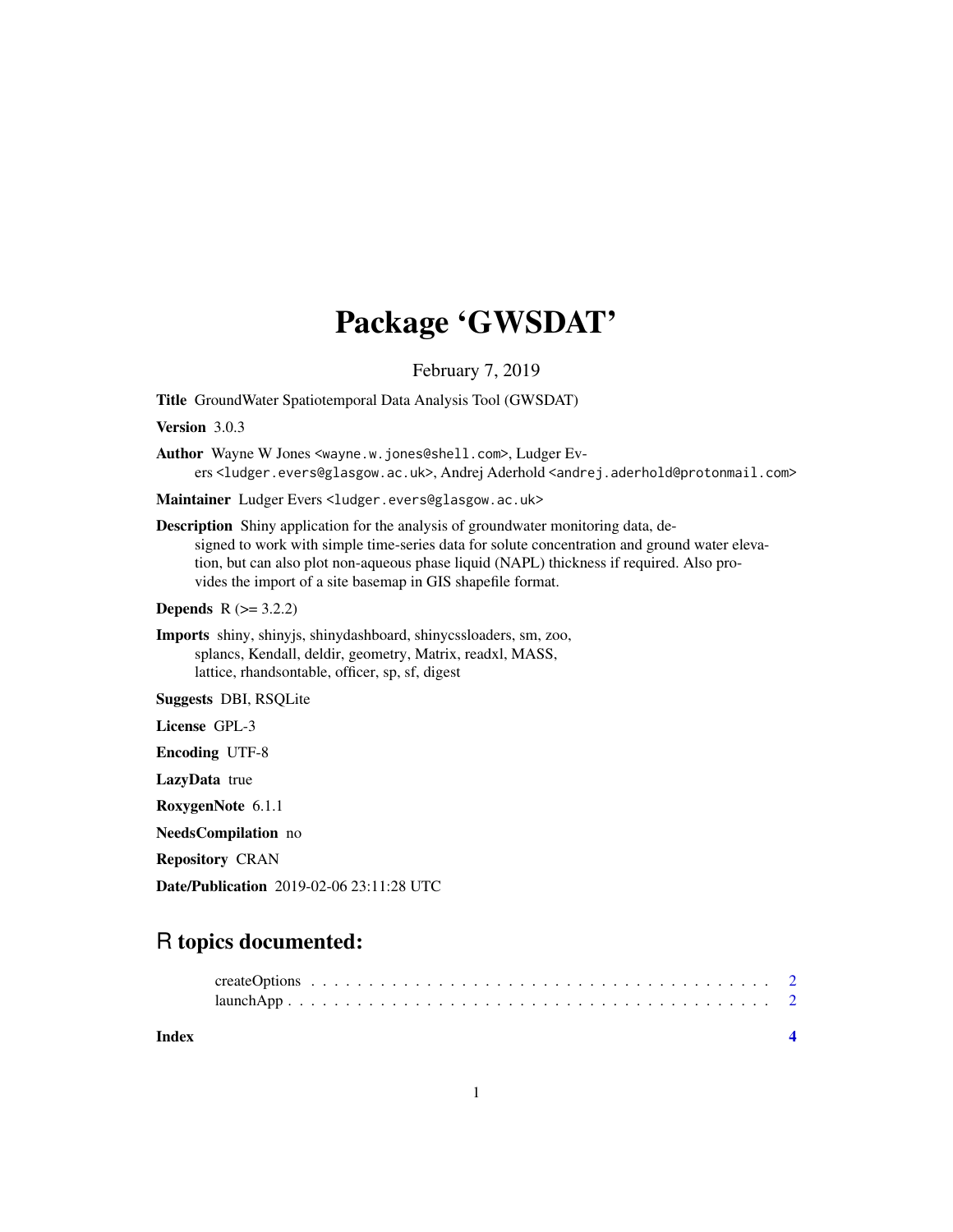<span id="page-1-2"></span><span id="page-1-0"></span>

#### Description

createOptions creates a list with start options that can be modified and passed as argument to [launchApp](#page-1-1).

#### Usage

createOptions(site\_name = NULL)

#### Arguments

site\_name An arbitrary string containing the name of the monitoring site.

#### Value

A list containing essential model parameters and start options.

#### Examples

```
opt <- createOptions("New Site 1")
opt$PSplineVars$nseg <- 10 # modify model parameter for p-splines.
opt$WellDataFilename <- 'path_to_concentration_file.csv'
opt$WellCoordsFilename <- 'path_to_well_coordinate_file.csv'
if(interactive()) {
launchApp(opt)
}
```
<span id="page-1-1"></span>

launchApp *Launches the GWSDAT Shiny application.*

#### Description

The shiny application can run in multi or single data mode. If no parameter is specified with launchApp, the application starts in multi data mode, which includes a data manager and several data import facilities. If the parameter session\_file was specified, the application launches in single data mode, which is limited to the analysis of the data specified by session\_file.

#### Usage

launchApp(GWSDAT\_Options, session\_file)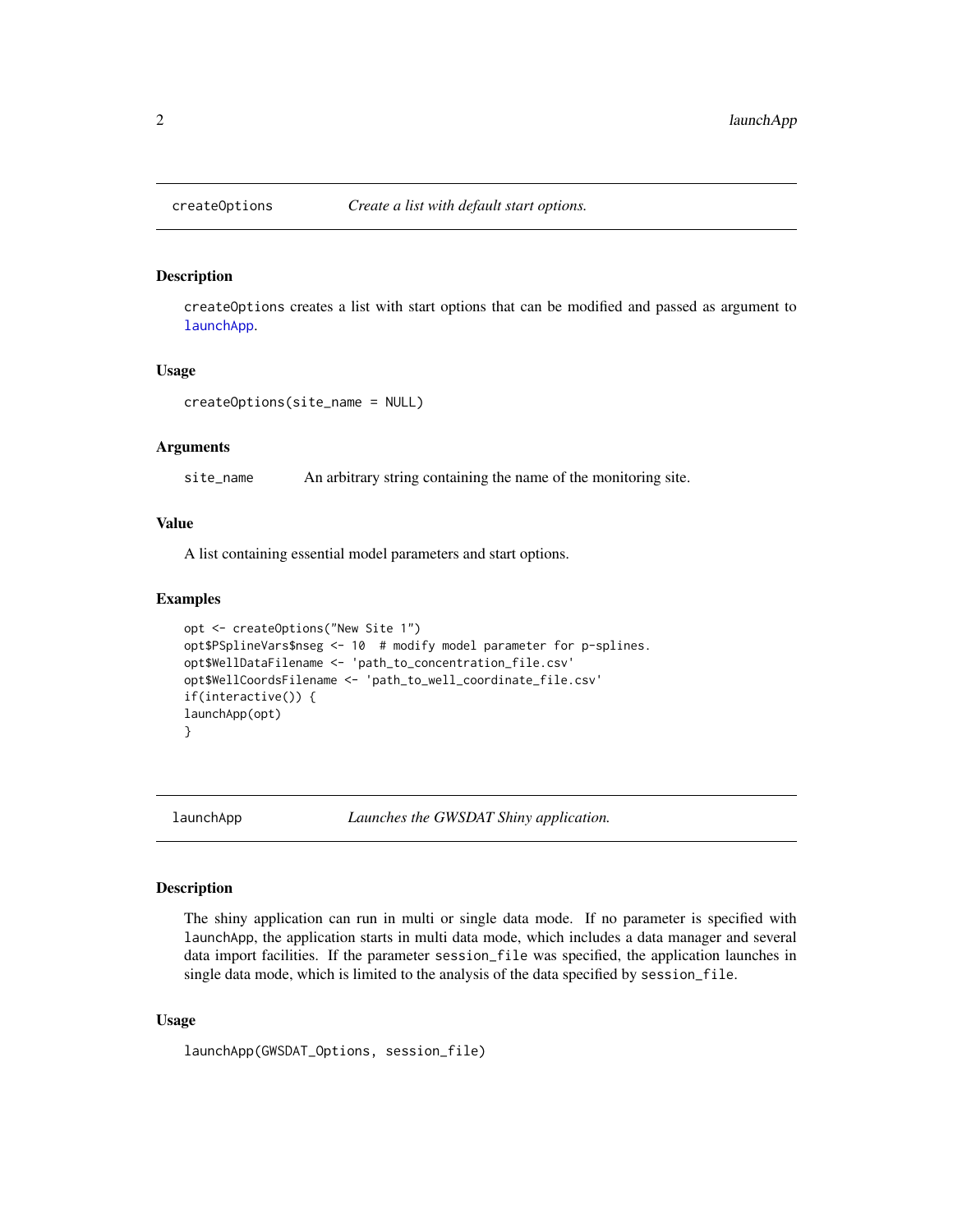#### <span id="page-2-0"></span>launchApp 3

#### Arguments

GWSDAT\_Options A list of start options created with [createOptions](#page-1-2). session\_file Path to .rds file containing a GWSDAT analysis session.

#### Value

None

#### Examples

```
if(interactive()) {
launchApp(session_file = "path_to_GWSDAT_session.rds") # launch in single data mode.
launchApp() # launch in multi data mode
}
```